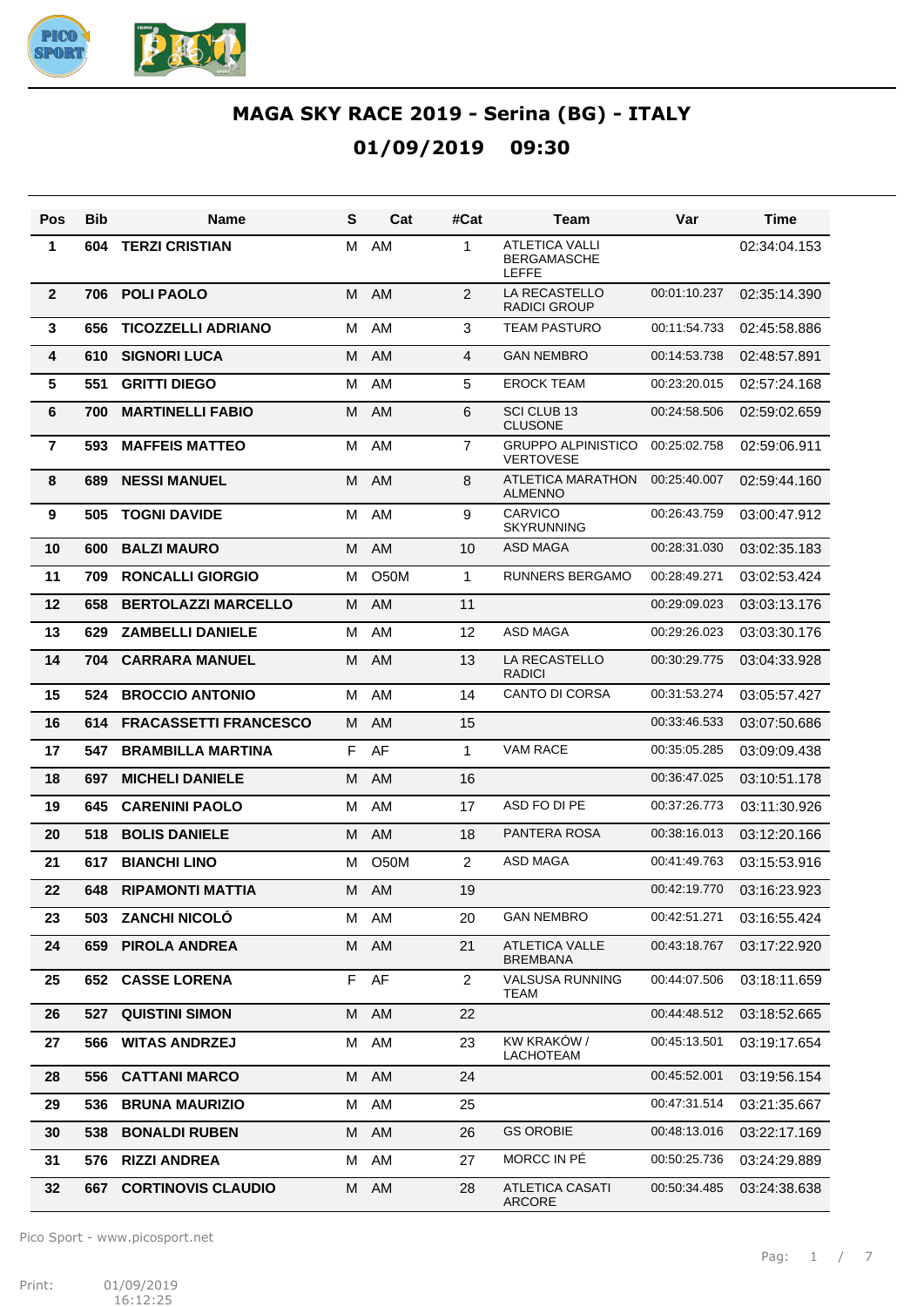

| Pos | Bib | Name                         | S  | Cat               | #Cat           | Team                                          | Var          | Time         |
|-----|-----|------------------------------|----|-------------------|----------------|-----------------------------------------------|--------------|--------------|
| 33  | 601 | <b>BERBENNI ROBERTO</b>      | м  | O <sub>5</sub> 0M | 3              | <b>ASD MAGA</b>                               | 00:50:42.499 | 03:24:46.652 |
| 34  | 520 | <b>DONATI ALBERTO</b>        | м  | AM                | 29             |                                               | 00:50:47.242 | 03:24:51.395 |
| 35  | 690 | <b>FILIPPINI MATTEO</b>      | м  | AM                | 30             |                                               | 00:51:21.995 | 03:25:26.148 |
| 36  | 657 | <b>RONCELLI NICOLA</b>       | м  | AM                | 31             | RUNNERS BERGAMO                               | 00:51:44.743 | 03:25:48.896 |
| 37  | 560 | <b>SORTINO ANDREA</b>        | м  | AM                | 32             | <b>ATLETICA VALLE</b><br><b>BREMBANA</b>      | 00:52:28.748 | 03:26:32.901 |
| 38  | 591 | <b>ROTA MAURO</b>            | M  | AM                | 33             |                                               | 00:53:09.244 | 03:27:13.397 |
| 39  | 582 | <b>VINICIO BRIGNOLI</b>      | м  | O <sub>5</sub> 0M | $\overline{4}$ |                                               | 00:53:12.995 | 03:27:17.148 |
| 40  | 646 | <b>CAPELLI IVAN</b>          | м  | <b>O50M</b>       | 5              |                                               | 00:53:21.993 | 03:27:26.146 |
| 41  | 572 | <b>GRITTI ETTORE</b>         | M  | AM                | 34             | <b>ATLETICA PRESEZZO</b>                      | 00:54:03.985 | 03:28:08.138 |
| 42  | 584 | <b>QUARTI MARCO MAURO</b>    | м  | <b>O50M</b>       | 6              | <b>SERIM</b>                                  | 00:54:10.236 | 03:28:14.389 |
| 43  | 588 | <b>CALABRESE MIRKO</b>       | M  | AM                | 35             |                                               | 00:54:41.985 | 03:28:46.138 |
| 44  | 607 | <b>DELLA TORRE GABRIELE</b>  | M  | AM                | 36             | <b>LIBERO</b>                                 | 00:54:48.985 | 03:28:53.138 |
| 45  | 557 | <b>MAZZUCCHELLI PAOLA</b>    | F. | O <sub>5</sub> OF | $\mathbf{1}$   | <b>ATLETICA PARATICO</b>                      | 00:55:41.488 | 03:29:45.641 |
| 46  | 615 | <b>LOCATELLI GIORGIO</b>     | м  | AM                | 37             |                                               | 00:56:05.750 | 03:30:09.903 |
| 47  | 672 | <b>CORTINOVIS DAVIDE</b>     | м  | AM                | 38             |                                               | 00:56:33.252 | 03:30:37.405 |
| 48  | 669 | <b>CARRARA ALESSANDRO</b>    | M  | AM                | 39             | <b>G.S.MARINELLI</b><br><b>COMENDUNO</b>      | 00:57:26.764 | 03:31:30.917 |
| 49  | 647 | <b>BONOMI SIMONA</b>         | F  | AF                | 3              |                                               | 00:58:16.776 | 03:32:20.929 |
| 50  | 513 | <b>FUSI MARCO</b>            | M  | AM                | 40             | <b>RUNNING TEAM</b><br><b>MOTTA VISCONTI</b>  | 00:58:57.271 | 03:33:01.424 |
| 51  | 660 | <b>CORLAZZOLI MAURO</b>      | м  | <b>O50M</b>       | $\overline{7}$ | LA RECASTELLO<br><b>RADICI GROUP</b>          | 01:00:07.284 | 03:34:11.437 |
| 52  | 694 | <b>CATTANEO ROBERTO</b>      | м  | AM                | 41             |                                               | 01:00:07.788 | 03:34:11.941 |
| 53  | 581 | <b>MINOSSI FLAVIO</b>        | м  | AM                | 42             |                                               | 01:00:56.520 | 03:35:00.673 |
| 54  | 603 | <b>BERTOLAZZI GIAMPIETRO</b> | М  | AM                | 43             | <b>ASD MAGA</b>                               | 01:01:35.518 | 03:35:39.671 |
| 55  | 587 | <b>CALCAGNILE GIUSEPPE</b>   | м  | O <sub>5</sub> 0M | 8              | "AVIS TREVIGLIO ""G.<br><b>BRUSAFERRI""</b>   | 01:03:04.292 | 03:37:08.445 |
| 56  | 634 | <b>LIO CARLO</b>             |    | M AM              | 44             | <b>ASD RUNNERS</b><br>BERGAMO                 | 01:04:41.043 | 03:38:45.196 |
| 57  | 708 | <b>CARRARA ROBERTO</b>       | M  | AM                | 45             | <b>ATLETICA VALE</b><br><b>BREMBANA</b>       | 01:06:21.304 | 03:40:25.457 |
| 58  | 599 | <b>BRISSONI GIOVANNI</b>     | м  | O <sub>5</sub> 0M | 9              | <b>ATLETICA VALE</b><br><b>BREMBANA</b>       | 01:06:50.325 | 03:40:54.478 |
| 59  | 569 | <b>BELOTTI CLAUDIO</b>       | М  | AM                | 46             |                                               | 01:07:10.849 | 03:41:15.002 |
| 60  | 586 | <b>BONOMI ROBERTO</b>        | М  | O50M              | 10             | <b>GRUPPO ALPINISTICO</b><br><b>VERTOVESE</b> | 01:07:13.851 | 03:41:18.004 |
| 61  | 548 | <b>AMBROSINI GIOVANNI</b>    | м  | <b>O50M</b>       | 11             | <b>EROCK TEAM</b>                             | 01:07:14.107 | 03:41:18.260 |
| 62  | 626 | <b>REGAZZONI OMAR</b>        | M  | AM                | 47             |                                               | 01:07:41.351 | 03:41:45.504 |
| 63  | 625 | <b>PAPETTI HELENE</b>        | F  | AF                | 4              |                                               | 01:09:10.123 | 03:43:14.276 |
| 64  | 674 | <b>VALSECCHI DANIELE</b>     | м  | O <sub>5</sub> 0M | 12             |                                               | 01:11:08.618 | 03:45:12.771 |
| 65  | 573 | <b>NAVA ARTURO</b>           | M  | AM                | 48             |                                               | 01:11:20.617 | 03:45:24.770 |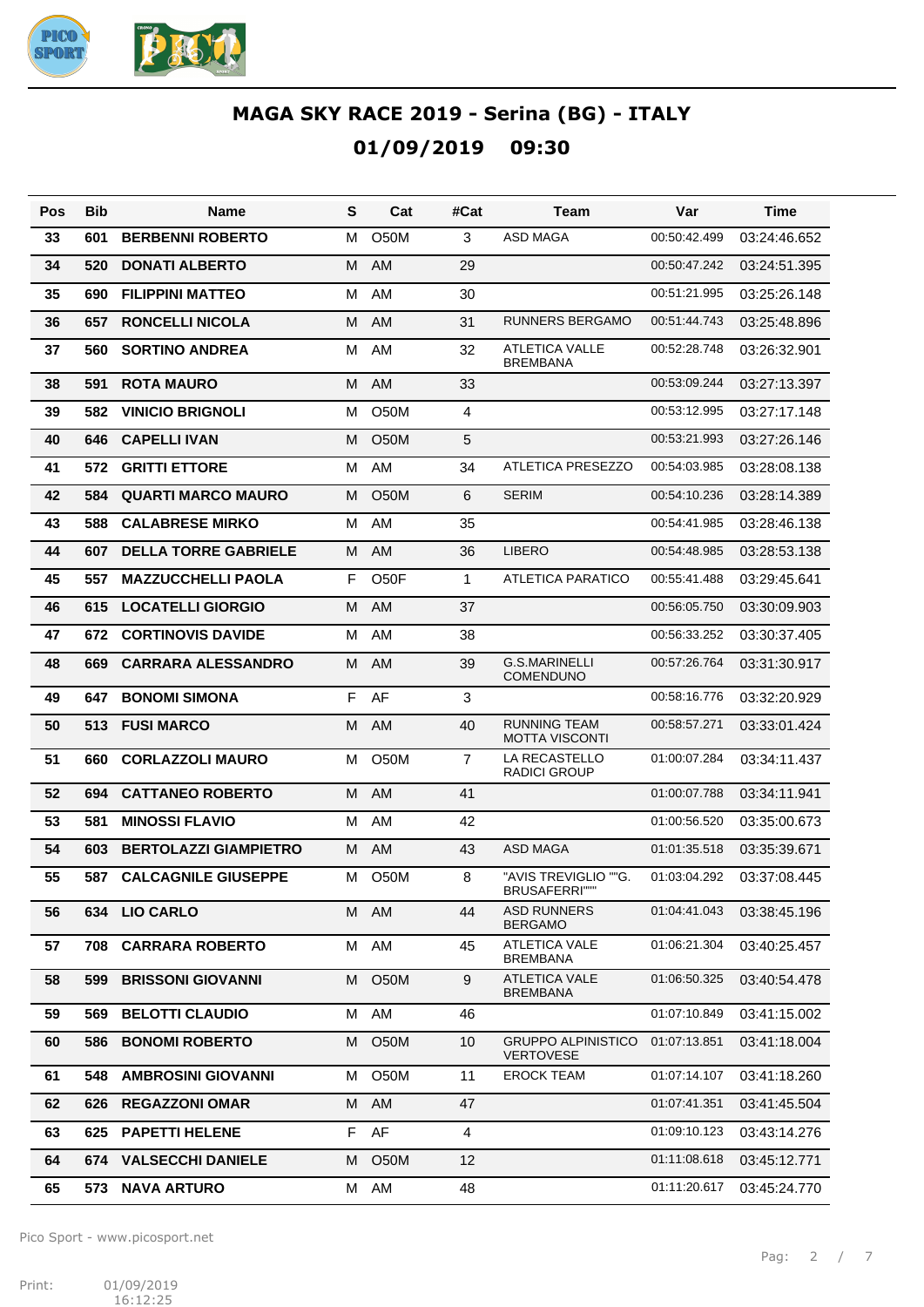

| Pos | <b>Bib</b> | <b>Name</b>                | S  | Cat               | #Cat             | Team                                          | Var          | Time         |
|-----|------------|----------------------------|----|-------------------|------------------|-----------------------------------------------|--------------|--------------|
| 66  | 639        | <b>VALSECCHI DENIS</b>     | M  | AM                | 49               | <b>ATLETICA PRESEZZO</b>                      | 01:11:37.866 | 03:45:42.019 |
| 67  | 512        | <b>GUGLIELMETTI GIANNI</b> | M  | AM                | 50               | <b>GOLD SAVOSA</b>                            | 01:12:04.109 | 03:46:08.262 |
| 68  | 632        | <b>PIAZZALUNGA ANDREA</b>  | М  | <b>AM</b>         | 51               | <b>ASD RUNNERS</b><br><b>BERGAMO</b>          | 01:13:35.585 | 03:47:39.738 |
| 69  | 526        | <b>MAPELLI EROS</b>        | м  | AM                | 52               | RUNNERS BERGAMO                               | 01:14:08.085 | 03:48:12.238 |
| 70  | 624        | <b>VIGANO PAOLO</b>        | м  | <b>O50M</b>       | 13               | AL007 - ATL. NOVESE                           | 01:14:43.334 | 03:48:47.487 |
| 71  | 693        | <b>GRIGIS DAVIDE</b>       | м  | AM                | 53               |                                               | 01:15:43.833 | 03:49:47.986 |
| 72  | 692        | <b>CORTINOVIS DAVIDE</b>   | М  | <b>AM</b>         | 54               | POLISPORTIVA CRAL<br><b>BPB ASD</b>           | 01:15:47.833 | 03:49:51.986 |
| 73  | 621        | <b>PALAZZI ANGELO</b>      | м  | O65M              | $\mathbf{1}$     | ASD MAGA                                      | 01:16:14.333 | 03:50:18.486 |
| 74  | 673        | <b>DURANTE PAOLO</b>       | M  | AM                | 55               | CANTO DI CORSA ASD                            | 01:17:21.338 | 03:51:25.491 |
| 75  | 541        | <b>FRIGERIO JOHN MARIO</b> | м  | AM                | 56               |                                               | 01:17:25.078 | 03:51:29.231 |
| 76  | 628        | <b>VICINI ALESSANDRO</b>   | м  | AM                | 57               | <b>ATLETICA VILLONGO</b>                      | 01:17:39.079 | 03:51:43.232 |
| 77  | 627        | <b>MONACI SERGIO</b>       | м  | O65M              | $\overline{2}$   |                                               | 01:17:49.579 | 03:51:53.732 |
| 78  | 653        | <b>GAVAZZI MAURIZIO</b>    | м  | <b>O50M</b>       | 14               |                                               | 01:17:52.828 | 03:51:56.981 |
| 79  | 590        | <b>SALA ELENA</b>          | F  | AF                | 5                | <b>RUNNERS BERGAMO</b>                        | 01:17:53.082 | 03:51:57.235 |
| 80  | 670        | <b>RESTEGHINI FILIPPO</b>  | м  | AM                | 58               | <b>LA MICHETTA</b>                            | 01:18:15.335 | 03:52:19.488 |
| 81  | 679        | <b>BARETTI ALESSANDRO</b>  | м  | O <sub>5</sub> 0M | 15               | E ROCK TEAM                                   | 01:18:21.575 | 03:52:25.728 |
| 82  | 655        | <b>MAFFEIS MANUEL</b>      | м  | AM                | 59               |                                               | 01:18:35.075 | 03:52:39.228 |
| 83  | 539        | <b>BOFFELLI ROBERTO</b>    | м  | O <sub>5</sub> 0M | 16               | <b>SCAIS 3038</b>                             | 01:18:39.825 | 03:52:43.978 |
| 84  | 613        | <b>MAZZOLENI ROBERTO</b>   | M  | AM                | 60               |                                               | 01:18:43.075 | 03:52:47.228 |
| 85  | 705        | <b>OBERTI OMAR</b>         | м  | AM                | 61               | GAV                                           | 01:18:56.577 | 03:53:00.730 |
| 86  | 698        | <b>RAVASIO JVAN</b>        | M  | AM                | 62               | <b>CARVICO</b><br><b>SKYRUNNING</b>           | 01:19:16.320 | 03:53:20.473 |
| 87  | 525        | <b>TESTORI ROMEO</b>       | м  | AM                | 63               |                                               | 01:21:29.547 | 03:55:33.700 |
| 88  | 611        | <b>REGAZZONI JESSICA</b>   | F  | AF                | 6                | <b>WE RUN BERGAMO</b>                         | 01:22:58.576 | 03:57:02.729 |
| 89  | 575        | <b>DONGHI ANDREA</b>       |    | M AM              | 64               |                                               | 01:24:01.571 | 03:58:05.724 |
| 90  | 585        | <b>MONTORFANO MONICA</b>   | F. | O <sub>5</sub> OF | $\overline{2}$   | <b>GRUPPO ALPINISTICO</b><br><b>VERTOVESE</b> | 01:24:38.575 | 03:58:42.728 |
| 91  | 577        | <b>MORLACCHI ROBERTO</b>   | м  | AM                | 65               | MORCC IN PÉ                                   | 01:25:03.318 | 03:59:07.471 |
| 92  | 517        | <b>GIANNUZZO ANGELO</b>    | м  | AM                | 66               | <b>EWS SKY TEAM</b>                           | 01:25:37.310 | 03:59:41.463 |
| 93  | 506        | <b>POZZI BARBARA</b>       | F  | AF                | 7                | <b>ATLETICA PRESEZZO</b>                      | 01:25:46.811 | 03:59:50.964 |
| 94  | 676        | <b>PIEVANI NICOLA</b>      | М  | AM                | 67               | <b>GAN NEMBRO</b>                             | 01:25:58.813 | 04:00:02.966 |
| 95  | 630        | <b>VARGIU MATTEO</b>       | М  | AM                | 68               |                                               | 01:27:06.318 | 04:01:10.471 |
| 96  | 650        | <b>PESANDO ALESSANDRA</b>  | F. | AF                | 8                | <b>VALSUSA RUNNING</b><br>TEAM ASD            | 01:29:39.573 | 04:03:43.726 |
| 97  | 685        | <b>DEPONTI PAOLO</b>       | м  | AM                | 69               |                                               | 01:30:56.820 | 04:05:00.973 |
| 98  | 640        | <b>BRUNELLI MARTINA</b>    | F. | AF                | $\boldsymbol{9}$ |                                               | 01:31:09.572 | 04:05:13.725 |
| 99  | 699        | <b>ACERBIS MARCO</b>       | м  | AM                | 70               | 13 CLUSONE SPORT<br><b>EVOLUTION</b>          | 01:31:10.575 | 04:05:14.728 |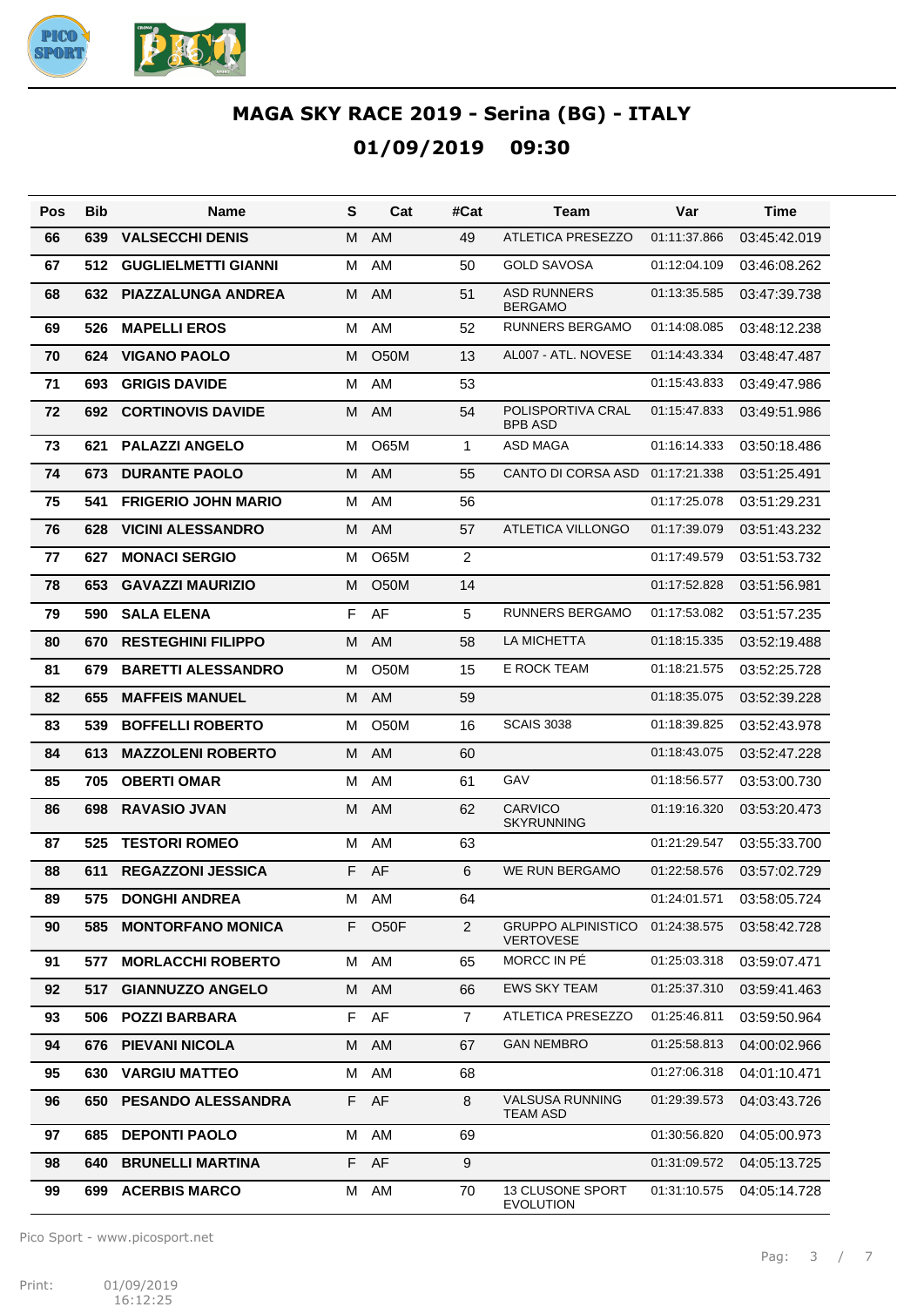

| Pos | <b>Bib</b> | Name                           | s  | Cat               | #Cat | Team                                          | Var          | Time         |
|-----|------------|--------------------------------|----|-------------------|------|-----------------------------------------------|--------------|--------------|
| 100 | 643        | <b>CAVAGNA MASSIMILIANO</b>    | м  | AM                | 71   |                                               | 01:31:14.071 | 04:05:18.224 |
| 101 | 618        | <b>BIANCHI STEFANO</b>         | м  | AM                | 72   | <b>CARVICO SKYRUNNIG</b>                      | 01:34:18.833 | 04:08:22.986 |
| 102 | 571        | <b>BARONI VITTORIA</b>         | F. | AF                | 10   | ATLETICA MARATHON<br><b>ALMENNO</b>           | 01:35:19.330 | 04:09:23.483 |
| 103 | 637        | <b>ALGAROTTI LUCA</b>          | м  | AM                | 73   | <b>ASD RUNNERS</b><br><b>BERGAMO</b>          | 01:35:46.826 | 04:09:50.979 |
| 104 | 642        | <b>BONFANTI GIANCARLO</b>      | M  | AM                | 74   | G.A.N.                                        | 01:36:20.577 | 04:10:24.730 |
| 105 | 565        | <b>BIELA MACIEJ</b>            | м  | AM                | 75   |                                               | 01:38:02.062 | 04:12:06.215 |
| 106 | 687        | <b>FERRANDI DARIO</b>          | M  | <b>O50M</b>       | 17   |                                               | 01:38:11.570 | 04:12:15.723 |
| 107 | 534        | <b>DOLCI MAICOL</b>            | м  | AM                | 76   |                                               | 01:38:26.061 | 04:12:30.214 |
| 108 | 696        | <b>AMIGONI MARCO</b>           | М  | AM                | 77   | <b>CARVICOSKYRANNIN</b><br>G                  | 01:40:04.585 | 04:14:08.738 |
| 109 | 594        | <b>GHILARDI MIRCO MARINO</b>   | м  | O <sub>5</sub> 0M | 18   | <b>GRUPPO ALPINISTICO</b><br><b>VERTOVESE</b> | 01:41:37.342 | 04:15:41.495 |
| 110 | 544        | <b>MAGNAGHI STEFANO</b>        | M  | AM                | 78   | <b>RUNCARD</b>                                | 01:42:06.083 | 04:16:10.236 |
| 111 | 633        | <b>PESENTI ROBERTA</b>         | F. | AF                | 11   | <b>ASD RUNNERS</b><br><b>BERGAMO</b>          | 01:43:25.837 | 04:17:29.990 |
| 112 | 664        | <b>PAGNONCELLI MATTIA</b>      | M  | <b>AM</b>         | 79   |                                               | 01:44:06.571 | 04:18:10.724 |
| 113 | 531        | <b>BENELLI ALBERTO</b>         | м  | O <sub>5</sub> 0M | 19   | <b>RUNCARD</b>                                | 01:44:21.318 | 04:18:25.471 |
| 114 | 677        | <b>BIELLA GIANMARIO PIETRO</b> | M  | <b>O50M</b>       | 20   | RUNNERS DESIO                                 | 01:44:27.570 | 04:18:31.723 |
| 115 | 609        | <b>BELLI DAVIDE</b>            | м  | AM                | 80   | ATLETICA PRESEZZO                             | 01:44:40.071 | 04:18:44.224 |
| 116 | 597        | <b>POMA PIERO</b>              | м  | <b>O50M</b>       | 21   |                                               | 01:46:16.322 | 04:20:20.475 |
| 117 | 631        | <b>SALVINI ALDO</b>            | м  | AM                | 81   | <b>ASD RUNNERS</b><br><b>BERGAMO</b>          | 01:46:26.836 | 04:20:30.989 |
| 118 | 504        | <b>TOSI ROBERTO</b>            | M  | AM                | 82   | G.P.AVIS PAVIA                                | 01:46:49.330 | 04:20:53.483 |
| 119 | 523        | <b>ASTORI DANIELE</b>          | м  | AM                | 83   |                                               | 01:47:20.329 | 04:21:24.482 |
| 120 | 592        | <b>FOTI ELISA</b>              | F. | AF                | 12   | RUNCARD FIDAL                                 | 01:51:55.837 | 04:25:59.990 |
| 121 | 663        | <b>TIRONI ARIANNA</b>          | F  | AF                | 13   |                                               | 01:53:32.087 | 04:27:36.240 |
| 122 | 678        | <b>REGAZZONI DAVIDE</b>        | M  | AM                | 84   | LA RECASTELLO<br><b>RADICI</b>                | 01:53:32.091 | 04:27:36.244 |
| 123 | 570        | <b>SALVI MATTEO</b>            |    | M AM              | 85   | MASCALZONE<br><b>OROBICO</b>                  | 01:53:51.089 | 04:27:55.242 |
| 124 | 583        | <b>PEZZOTTA LUIGI</b>          |    | M AM              | 86   |                                               | 01:57:21.582 | 04:31:25.735 |
| 125 | 521        | <b>GAMBIRASIO ALBERTO</b>      |    | M AM              | 87   | RUNNERS BERGAMO                               | 01:58:12.848 | 04:32:17.001 |
| 126 | 595        | <b>CORTINOVIS ANDREA</b>       |    | M AM              | 88   |                                               | 02:01:12.601 | 04:35:16.754 |
| 127 | 522        | <b>BORDOGNI MARTA</b>          |    | F AF              | 14   | <b>GAV VERTOVA</b>                            | 02:01:31.842 | 04:35:35.995 |
| 128 | 641        | <b>RONCELLI STEFANO</b>        |    | M AM              | 89   |                                               | 02:04:41.357 | 04:38:45.510 |
| 129 | 644        | <b>BONALDI ALESSANDRO</b>      | M  | AM                | 90   |                                               | 02:06:50.098 | 04:40:54.251 |
| 130 | 619.       | <b>CAVAGNA DIEGO</b>           | M  | O <sub>5</sub> 0M | 22   | ASD MAGA                                      | 02:06:52.598 | 04:40:56.751 |
| 131 |            | 616 COMI RAFFAELE              |    | M AM              | 91   | <b>G S MARINELLI</b>                          | 02:09:36.854 | 04:43:41.007 |
| 132 | 661        | <b>FORESTI ALDO</b>            | M  | O <sub>5</sub> 0M | 23   |                                               | 02:12:01.105 | 04:46:05.258 |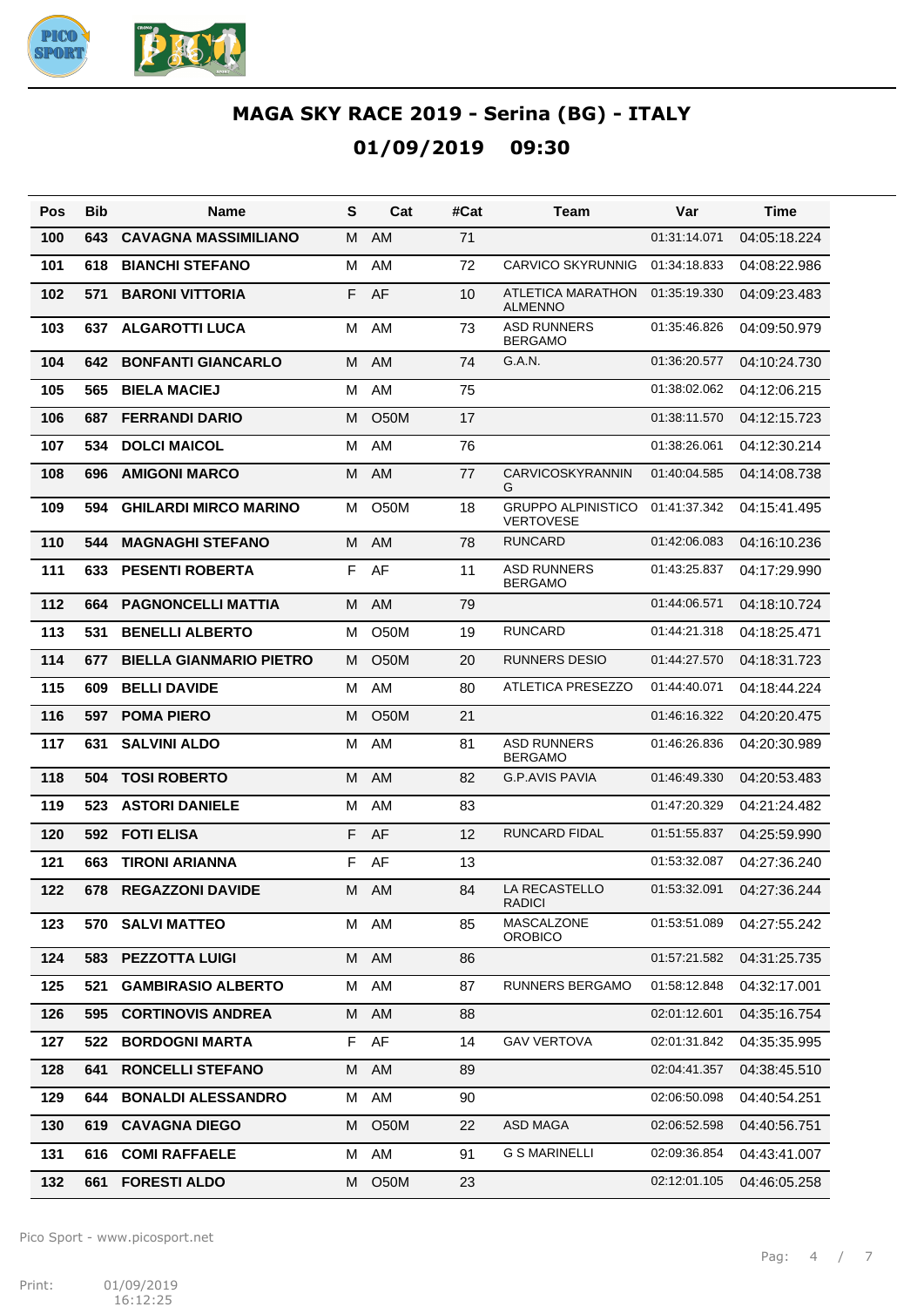

| Pos | <b>Bib</b> | <b>Name</b>                  | S  | Cat               | #Cat | Team                                           | Var          | Time         |
|-----|------------|------------------------------|----|-------------------|------|------------------------------------------------|--------------|--------------|
| 133 | 602        | <b>MAZZOLENI CLAUDIO</b>     | м  | AM                | 92   | ASD MAGA                                       | 02:12:02.606 | 04:46:06.759 |
| 134 | 622        | <b>RICCIARDELLI GIUSEPPE</b> | м  | O <sub>5</sub> 0M | 24   | <b>RUNNERS BERGAMO</b>                         | 02:12:32.616 | 04:46:36.769 |
| 135 | 579        | <b>BUSTAMANTE VALENTINA</b>  | F  | AF                | 15   |                                                | 02:13:16.859 | 04:47:21.012 |
| 136 | 580        | <b>DAMIANO FEDERICA</b>      | F  | AF                | 16   |                                                | 02:13:17.109 | 04:47:21.262 |
| 137 | 695        | <b>MEZZACAPO ANTONIO</b>     | м  | AM                | 93   |                                                | 02:15:05.606 | 04:49:09.759 |
| 138 | 529        | <b>SCAGLIA JAN</b>           | м  | O <sub>5</sub> 0M | 25   | <b>CREMONA SPORTIVA</b><br>ATLETICA ARVEDI     | 02:17:49.366 | 04:51:53.519 |
| 139 | 537        | <b>MAGNAGHI MARCO</b>        | м  | AM                | 94   |                                                | 02:18:09.619 | 04:52:13.772 |
| 140 | 707        | <b>MAESTRI FABIO</b>         | м  | O <sub>5</sub> 0M | 26   | <b>SERIM</b>                                   | 02:20:36.367 | 04:54:40.520 |
| 141 | 507        | <b>ROTA MARCO</b>            | м  | AM                | 95   | <b>ASD MAGA</b>                                | 02:21:32.615 | 04:55:36.768 |
| 142 | 620        | <b>VISTALLI ERMANDO</b>      | м  | <b>O50M</b>       | 27   | <b>CARVICO SKYRUNNIG</b>                       | 02:21:58.112 | 04:56:02.265 |
| 143 | 649        | <b>ROTUNNO DANIELE</b>       | м  | AM                | 96   | <b>GRUPPO PODISTICO</b><br><b>VILLASANTESE</b> | 02:22:04.612 | 04:56:08.765 |
| 144 | 654        | <b>ROSSATO PIETRO</b>        | м  | AM                | 97   |                                                | 02:22:07.364 | 04:56:11.517 |
| 145 | 651        | <b>SCANZI MONICA</b>         | F  | AF                | 17   | <b>ASD MAGA</b>                                | 02:26:59.121 | 05:01:03.274 |
| 146 | 514        | <b>ANTOGNOLI PAOLA</b>       | F  | AF                | 18   | <b>TTC</b>                                     | 02:28:30.376 | 05:02:34.529 |
| 147 | 675        | <b>CORTESI FRANCO</b>        | м  | O <sub>5</sub> 0M | 28   | <b>EROCK TEAM</b>                              | 02:29:18.128 | 05:03:22.281 |
| 148 | 671        | <b>FRANCO PAOLO</b>          | м  | AM                | 98   |                                                | 02:32:31.388 | 05:06:35.541 |
| 149 | 509        | <b>PATRIARCA LUCA</b>        | м  | AM                | 99   |                                                | 02:33:38.380 | 05:07:42.533 |
| 150 | 533        | <b>FERRARIO FEDERICO</b>     | м  | <b>O50M</b>       | 29   | <b>CAMISANO RUNNING</b>                        | 02:33:39.137 | 05:07:43.290 |
| 151 | 574        | <b>ANGELONI MIRKO</b>        | м  | AM                | 100  |                                                | 02:35:48.389 | 05:09:52.542 |
| 152 | 555        | <b>PIRLETTI GIAMPAOLO</b>    | м  | AM                | 101  |                                                | 02:37:34.626 | 05:11:38.779 |
| 153 | 553        | <b>LENZA STEFANO</b>         | м  | O <sub>5</sub> 0M | 30   | <b>LIBERO</b>                                  | 02:37:34.875 | 05:11:39.028 |
| 154 | 550        | <b>RIDOLFO STEFANIA</b>      | F  | AF                | 19   |                                                | 02:37:41.625 | 05:11:45.778 |
| 155 | 549        | <b>BRAGONZI MARCO</b>        | м  | AM                | 102  |                                                | 02:37:41.878 | 05:11:46.031 |
| 156 | 636        | <b>CULATTI WILLIAM</b>       |    | M AM              | 103  | <b>ASD RUNNERS</b><br><b>BERGAMO</b>           | 02:40:05.642 | 05:14:09.795 |
| 157 | 542        | <b>BOGNI LUCA</b>            | М  | O50M              | 31   | <b>GRUPPO PODISTICO</b><br>ARCENE A.S.D.       | 02:41:52.135 | 05:15:56.288 |
| 158 | 666        | <b>BONALDI CARLO</b>         |    | M AM              | 104  | <b>UBI BANCA GOGGI</b>                         | 02:42:18.639 | 05:16:22.792 |
| 159 | 682        | <b>VIVAS LARISA</b>          | F. | AF                | 20   |                                                | 02:42:18.892 | 05:16:23.045 |
| 160 | 683        | <b>SASSI EMMANUELE</b>       | м  | AM                | 105  | ASD GAN NEMBRO                                 | 02:42:42.892 | 05:16:47.045 |
| 161 | 578        | <b>COMOTTI PAOLO</b>         | м  | AM                | 106  |                                                | 02:46:16.662 | 05:20:20.815 |
| 162 | 589        | <b>PEZZOTTA SERGIO</b>       | м  | O <sub>5</sub> 0M | 32   |                                                | 02:46:33.904 | 05:20:38.057 |
| 163 | 501        | <b>PERLETTI BRUNO</b>        | м  | O50M              | 33   | ASD GAN NEMBRO                                 | 02:48:49.148 | 05:22:53.301 |
| 164 | 519        | <b>SMOQI INDRIT</b>          | м  | AM                | 107  | <b>RUNCARD</b>                                 | 02:49:43.909 | 05:23:48.062 |
| 165 | 684        | <b>PICCININI GIULIO</b>      | м  | AM                | 108  | I DOPE                                         | 02:50:34.396 | 05:24:38.549 |
| 166 | 635        | <b>FONTANA GIACOMO</b>       | М  | AM                | 109  | <b>ASD RUNNERS</b><br><b>BERGAMO</b>           | 02:51:40.138 | 05:25:44.291 |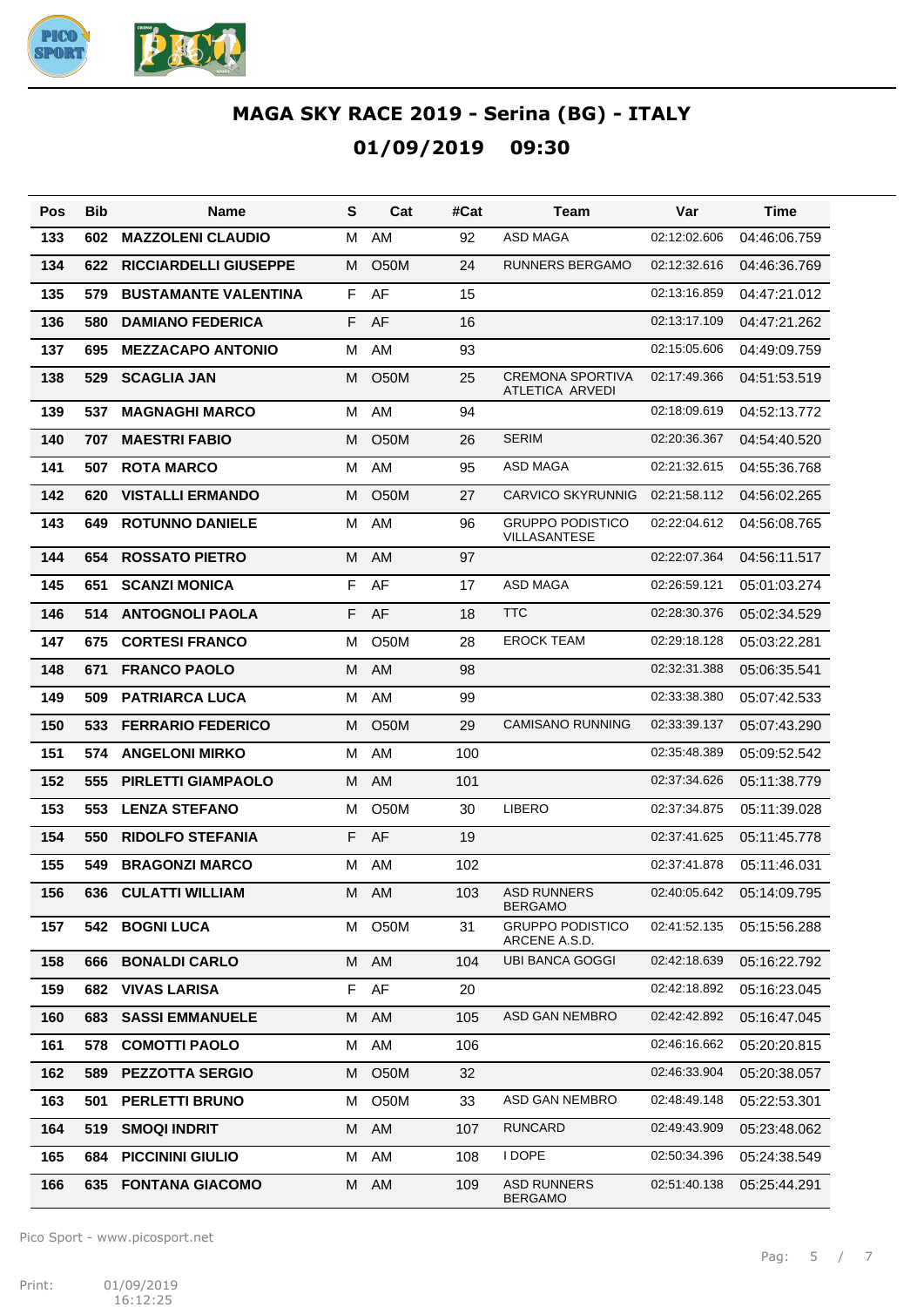

| Pos | <b>Bib</b> | <b>Name</b>                    | S  | Cat               | #Cat | Team                                             | Var          | Time         |
|-----|------------|--------------------------------|----|-------------------|------|--------------------------------------------------|--------------|--------------|
| 167 | 532        | <b>CASTELLI FRANCESCO</b>      | M  | AM                | 110  | <b>CAMISANO RUNNING</b>                          | 02:54:28.887 | 05:28:33.040 |
| 168 | 502        | <b>DIONISI ROBERTO</b>         | M  | AM                | 111  | <b>EWS SKY TEAM</b>                              | 02:54:53.629 | 05:28:57.782 |
| 169 | 668        | <b>LONGHI FLORIANO</b>         | м  | <b>O50M</b>       | 34   | <b>BIGACC DE ELA</b>                             | 02:54:56.129 | 05:29:00.282 |
| 170 | 546        | <b>SCAVO MICHELA</b>           | F  | AF                | 21   |                                                  | 02:55:06.886 | 05:29:11.039 |
| 171 | 528        | <b>MILESI ALBERTO</b>          | M  | AM                | 112  |                                                  | 02:58:00.543 | 05:32:04.696 |
| 172 | 530        | <b>IGNOTO SIMONE</b>           | M  | AM                | 113  |                                                  | 02:58:17.896 | 05:32:22.049 |
| 173 | 612        | <b>ZAMBELLI RENZO</b>          | м  | O65M              | 3    |                                                  | 02:58:23.405 | 05:32:27.558 |
| 174 | 681        | <b>CHIAPPA LUCA</b>            | M  | AM                | 114  | <b>HAIDI</b>                                     | 03:06:05.906 | 05:40:10.059 |
| 175 | 686        | <b>CAMPITELLI ROBERTO</b>      | M  | AM                | 115  |                                                  | 03:08:53.142 | 05:42:57.295 |
| 176 | 510        | <b>VISINONI PAOLO</b>          | M  | AM                | 116  | <b>RUNNERS BERGAMO</b>                           | 03:08:55.397 | 05:42:59.550 |
| 177 | 680        | <b>MENEGHINI MARCO</b>         | м  | AM                | 117  | <b>HAIDY</b>                                     | 03:10:05.655 | 05:44:09.808 |
| 178 | 703        | <b>NISI MATTEO</b>             | M  | AM                | 118  | <b>RUNCARD</b>                                   | 03:11:51.662 | 05:45:55.815 |
| 179 | 564        | <b>GATTI ALESSANDRO</b>        | м  | O <sub>5</sub> 0M | 35   | <b>AVIS TREVIGLIO</b>                            | 03:16:12.421 | 05:50:16.574 |
| 180 | 608        | <b>MORO MARCO EROS</b>         | М  | <b>O50M</b>       | 36   | ATLETICA CISERANO                                | 03:20:51.680 | 05:54:55.833 |
| 181 | 665        | <b>DULLIA ANTONIO</b>          | м  | O <sub>5</sub> 0M | 37   | <b>RUNNERS BERGAMO</b>                           | 03:24:38.458 | 05:58:42.611 |
| 182 | 511        | <b>TEDESCO PIETRO</b>          | M  | AM                | 119  | <b>EWS SKY TEAM</b>                              | 03:24:46.955 | 05:58:51.108 |
| 183 | 545        | <b>MAZZOCATO PAOLO</b>         | м  | AM                | 120  |                                                  | 03:30:57.447 | 06:05:01.600 |
| 184 | 606        | <b>ZAMBLERA ZAVERIO</b>        | М  | <b>O50M</b>       | 38   | <b>RUNNERS BERGAMO</b>                           | 03:35:48.680 | 06:09:52.833 |
| 185 | 558        | <b>FILIPPI CARLOTTA</b>        | F  | AF                | 22   | <b>BGR BERGAMO</b><br><b>RUNNING</b>             | 03:36:21.429 | 06:10:25.582 |
| 186 | 559        | <b>GENUARDI LAURA</b>          | F. | AF                | 23   | <b>ATLETICA</b><br><b>CORRIFERRARA</b><br>A.S.D. | 03:36:32.428 | 06:10:36.581 |
| 187 | 516        | <b>TUNZI VITO</b>              | M  | AM                | 121  | <b>ASD ORTICA TEAM</b><br><b>MILANO</b>          | 03:36:33.933 | 06:10:38.086 |
| 188 | 567        | <b>SANTOPIETRO ANDREA</b>      | м  | AM                | 122  |                                                  | 03:39:16.185 | 06:13:20.338 |
| 189 | 562        | <b>FASOLATO FELICE UMBERTO</b> | М  | <b>O65M</b>       | 4    | <b>GS MONTESTELA</b>                             | 03:40:24.191 | 06:14:28.344 |
| 190 |            | 598 VALCESCHINI GIAMPAOLO      |    | M AM              | 123  |                                                  | 03:43:32.202 | 06:17:36.355 |
|     |            | <b>662 COLLEONI PAOLO</b>      |    | M AM              |      | <b>ATLETICA VALLE</b><br>BREMBANA                |              | R            |
|     |            | 691 CERONI PIER SANDRO         |    | M O50M            |      |                                                  |              | R            |
|     |            | <b>638 ROTA FRANCESCA</b>      |    | F AF              |      | <b>ASD RUNNERS</b><br>BERGAMO                    |              | R.           |
|     |            | 596 GATTI MIRKO                |    | M AM              |      | <b>SCAIS 3038</b>                                |              | $\mathsf{R}$ |
|     |            | 552 BEGNIS ALESSANDRA          |    | F AF              |      | A.S.D. RUNNERS<br>BERGAMO                        |              | R            |
|     |            | 605 TIRABOSCHI ISIDORO         |    | M 050M            |      | ATLETICA PRESEZZO                                |              | R.           |
|     |            | 515 ODONI STEFANO              |    | M AM              |      |                                                  |              | R            |
|     |            | <b>702 PICCININI ESTER</b>     |    | F AF              |      |                                                  |              | R.           |
|     |            | 508 CORTINOVIS ALICE ARIANNA   |    | F AF              |      |                                                  |              | R            |